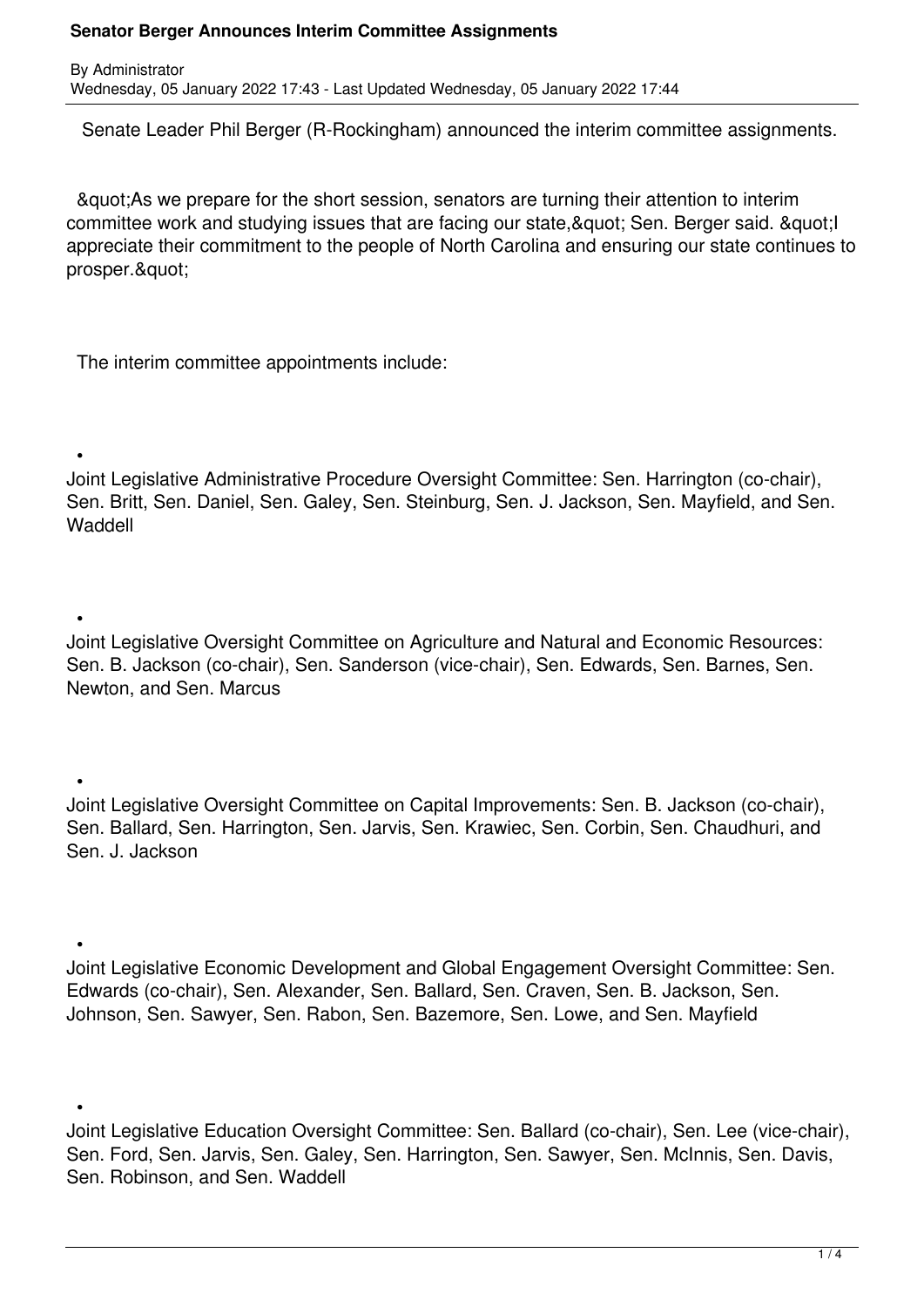•

•

•

 • Joint Legislative Elections Oversight Committee: Sen. Daniel (co-chair), Sen. Hise, Sen. Harrington, Sen. Newton, Sen. Perry, Sen. Rabon, Sen. Blue, Sen. Garrett, and Sen. Nickel

 • Joint Legislative Emergency Management Oversight Committee: Sen. Britt (co-chair), Sen. Galey, Sen. Proctor, Sen. Sanderson, Sen. Steinburg, and Sen. Crawford

Joint Legislative Commission on Energy Policy: Sen. Newton (co-chair), Sen. Burgin, Sen. Craven, Sen. Sanderson, and Sen. Waddell

 • Environmental Review Commission: Sen. Sanderson (co-chair), Sen. B. Jackson, Sen. Edwards, Sen. Johnson, Sen. Proctor, Sen. Steinburg, Sen. Lowe, and Sen. Marcus

Legislative Ethics Committee: Sen. Sanderson (co-chair), Sen. Johnson, Sen. Sawyer, Sen. Batch, Sen. Fitch, and Sen. Salvador

 • Joint Legislative Oversight Committee on General Government: Sen. Ford (co-chair), Sen. Steinburg (vice-chair), Sen. Alexander, Sen. Corbin, Sen. Murdock, and Sen. Bazemore

 • Joint Legislative Commission on Governmental Operations: Sen. Berger (co-chair), Sen. Ballard, Sen. Britt, Sen. Burgin, Sen. Daniel, Sen. Edwards, Sen. Ford, Sen. B. Jackson, Sen. Johnson, Sen. Krawiec, Sen. Lee, Sen. McInnis, Sen. Newton, Sen. Perry, Sen. Rabon, Sen. Sanderson, Sen. Sawyer, Sen. Blue, Sen. Clark, Sen. Davis, Sen. Foushee, Sen. Robinson, Sen. Harrington (ex officio), and Sen. Hise (ex officio) \*Reflects appointments as of April 4, 2021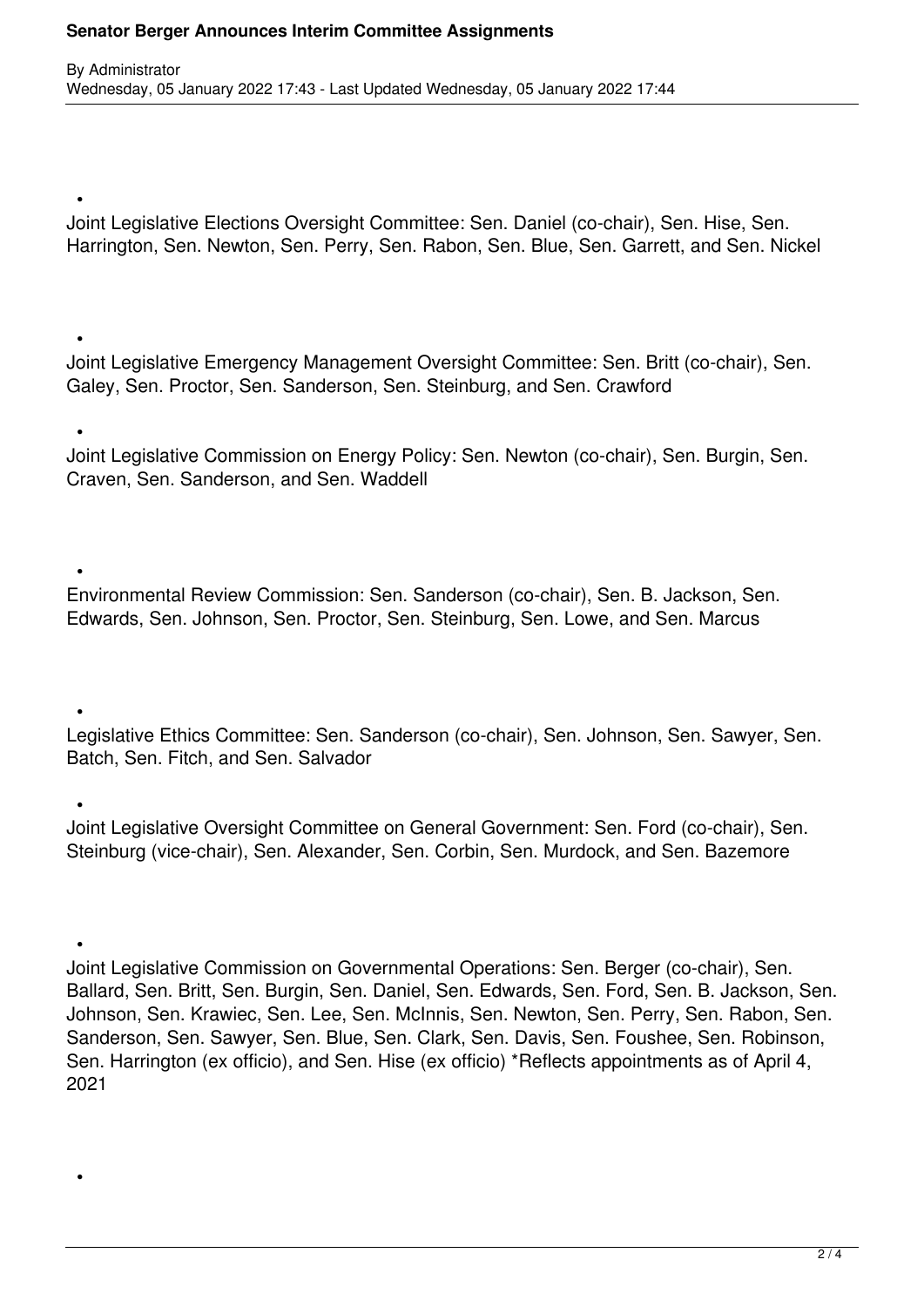•

•

By Administrator Wednesday, 05 January 2022 17:43 - Last Updated Wednesday, 05 January 2022 17:44

Joint Legislative Oversight Committee on Health and Human Services: Sen. Burgin (co-chair), Sen. Perry, Sen. Krawiec, Sen. Barnes, Sen. Corbin, Sen. Hise, Sen. Jarvis, Sen. Lee, Sen. Foushee, Sen. Murdock, Sen. Woodard, and Sen. Robinson (advisory member)

 • Joint Legislative Oversight Committee on Information Technology: Sen. Hise (co-chair), Sen. Alexander, Sen. Johnson, Sen. Barnes, Sen. Craven, Sen. Chaudhuri, Sen. Crawford, and Sen. Salvador

Joint Legislative Oversight Committee on Justice and Public Safety: Sen. Britt (co-chair), Sen. Sanderson, Sen. Daniel, Sen. Galey, Sen. Lazzara, Sen. Lee, Sen. Krawiec, Sen. Steinburg, Sen. Fitch, Sen. J. Jackson, and Sen. Mohammed

 • Legislative Research Commission: Sen. Rabon (co-chair), Sen. Daniel, Sen. Hise, Sen. Blue, Sen. Lowe, and Sen. Berger (ex officio)

 • Legislative Services Commission: Sen. Berger (co-chair), Sen. B. Jackson, Sen. Daniel, Sen. Rabon, and Sen. Clark

 • Joint Legislative Oversight Committee on Local Government: Sen. Alexander (co-chair), Sen. McInnis, Sen. Burgin, Sen. Proctor, Sen. Lazzara, Sen. Batch, and Sen. Mohammed

 • Joint Legislative Oversight Committee on the North Carolina State Lottery: Sen. Harrington (co-chair), Sen. B. Jackson, Sen. Jarvis, Sen. Lazzara, Sen. McInnis, Sen. Craven, and Sen. **Davis**